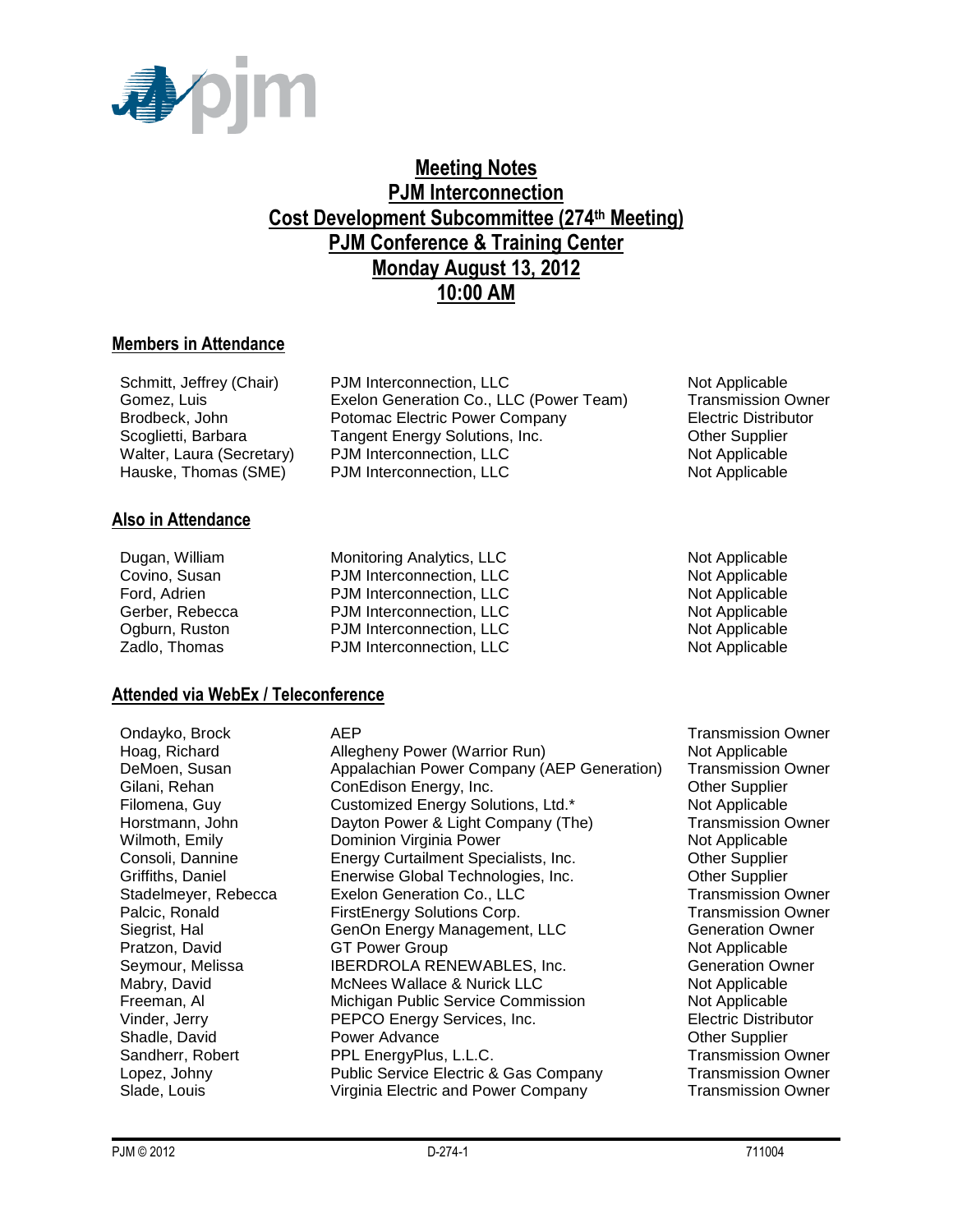

#### **1. ADMINISTRATION**

Mr. Schmitt reviewed the Antitrust, Code of Conduct, Media Participation Policy and Roll Call.

CDS endorsed the minutes from the 273rd CDS held on June 11, 2012.

CDS endorsed the Agenda for the 274<sup>th</sup> CDS.

## **2. CDS UPDATE**

Mr. Schmitt updated CDS on the status of Immature Units and CT & CC Overhaul Cost Recovery that was approved at the last Markets and Reliability and will be taken to the PJM Board on October 16, 2012.

#### **3. DEMAND RESPONSE (DR) SHUTDOWN COSTS: [ISSUE TRACKING](http://pjm.com/committees-and-groups/issue-tracking/issue-tracking-details.aspx?Issue=%7bC6D04B33-2DE0-444F-BAF8-6ADD96F053E5%7d)**

Mr. Hauske, PJM, reviewed educational materials explaining how resources are selected in the current synchronous reserve market and how startup and shutdown costs are used in dispatch and settlements. Ms. Covino, PJM, reviewed educational materials related to dispatch, settlement and shutdown cost for DSR in the Synchronous Reserve and Energy market. CDS began interest identification.

#### **4. WIND COST OFFERS: UNITS NOT ADDRESSED IN MANUAL 15: [ISSUE TRACKING](http://pjm.com/committees-and-groups/issue-tracking/issue-tracking-details.aspx?Issue=%7b3159C1F6-5498-412A-84F2-D4EA3F5834C6%7d)**

Ms. Gerber, PJM, gave an educational presentation on how wind is dispatched in PJM. Mr. Zadlo, PJM reviewed his white paper on how wind has never been cost capped and is highly unlikely to happen. Mr. Ma, PJM, reviewed new LOC calculations for wind. Mr. Hauske, PJM presented how negative costs are used for waste energy unit.

CDS discussed the educational documents and determined that no other information is needed. There was some confusion of the different CDS will continue to discuss solution packages developed at the last meeting; PJM staff will reformat the three packages for better clarity and understanding.

## **5. REGULATION PERFORMANCE SENIOR TASK FORCE (RPSTF) REPORT**

Mr. Ogburn, PJM, asked to incorporate variable costs for Performance Based Regulation into Manual 15. CDS requested that the Market Monitor present the issue at a future Cost Development Subcommittee.

# **6. CYCLIC PEAKING FACTORS: [ISSUE TRACKING](http://www.pjm.com/committees-and-groups/issue-tracking/issue-tracking-details.aspx?Issue=%7b271B9B61-2DB7-4D21-8C58-20324835B7D2%7d)**

PJM and the MMU recommended that cyclic peaking and starting factors should be deleted from the manual as of June 1, 2015. A few members of CDS objected to this so PJM will return with an updated educational document to include Peaking and Starting Factors for new units, Original Equipment Manufacturer (OEM) recommendations, Long Term Service Agreement (LTSA) values and a numerical example on how starting and peaking factors can impact the cost offer.

## **7. FUTURE TOPICS**

Coordinating the pending Manual 15 language for units not included in Manual 15 related to storage with the Performance Based Regulation Senior Task Force initiative.